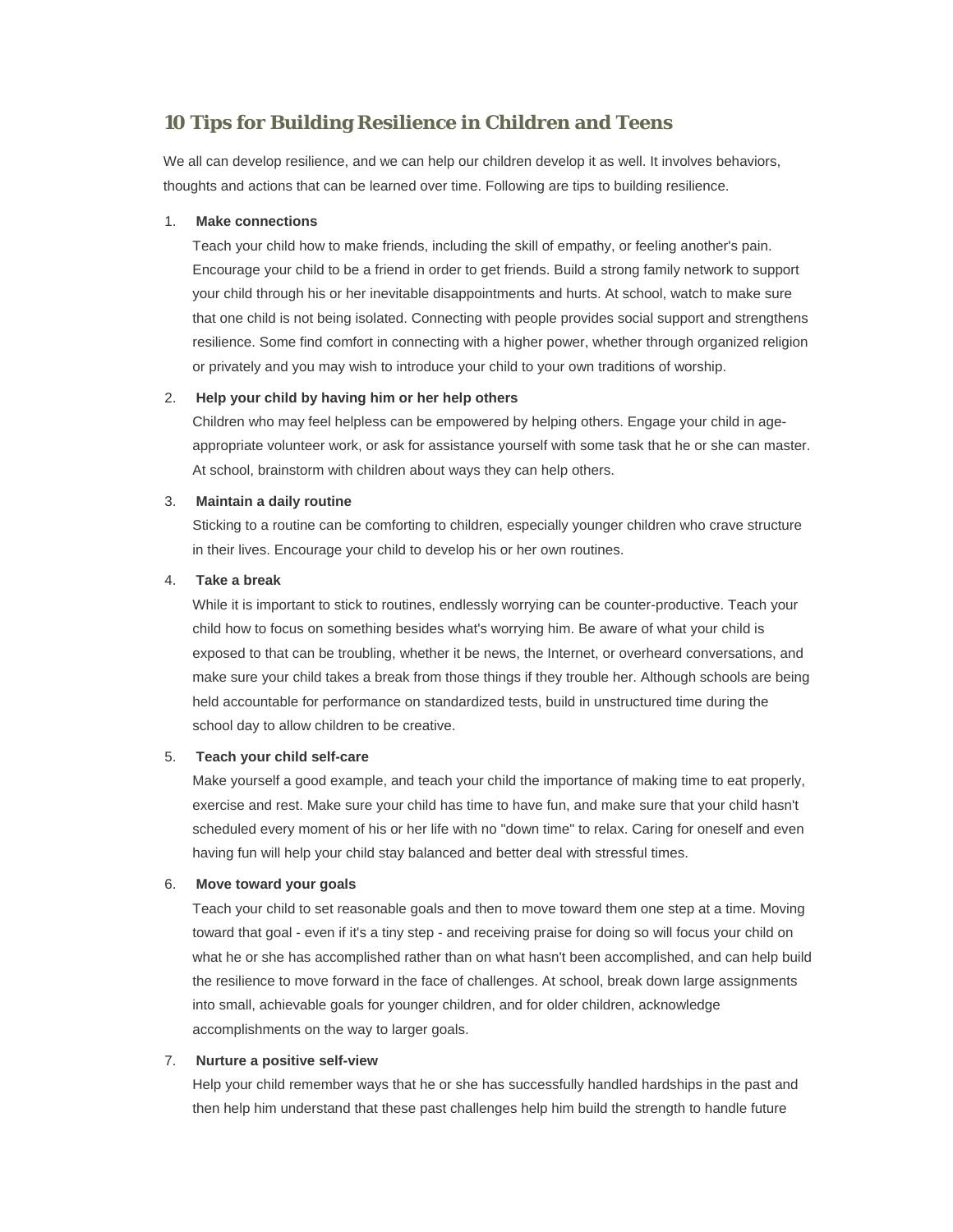challenges. Help your child learn to trust himself to solve problems and make appropriate decisions. Teach your child to see the humor in life, and the ability to laugh at one's self. At school, help children see how their individual accomplishments contribute to the wellbeing of the class as a whole.

### 8. **Keep things in perspective and maintain a hopeful outlook**

Even when your child is facing very painful events, help him look at the situation in a broader context and keep a long-term perspective. Although your child may be too young to consider a longterm look on his own, help him or her see that there is a future beyond the current situation and that the future can be good. An optimistic and positive outlook enables your child to see the good things in life and keep going even in the hardest times. In school, use history to show that life moves on after bad events.

## 9. **Look for opportunities for self-discovery**

Tough times are often the times when children learn the most about themselves. Help your child take a look at how whatever he is facing can teach him "what he is made of." At school, consider leading discussions of what each student has learned after facing down a tough situation.

## 10. **Accept that change is part of living**

Change often can be scary for children and teens. Help your child see that change is part of life and new goals can replace goals that have become unattainable. In school, point out how students have changed as they moved up in grade levels and discuss how that change has had an impact on the students.

# **Resilience and Pre-school Children**

Very young children will only recently have mastered the skills of walking and talking, and they may not be able to express their anxieties and fears. Although you may think they are too young to understand what is happening, even very young children can absorb frightening events from the news or from conversations they overhear.

Watch your children for signs of fear and anxiety they may not be able to put into words. Have your children become extra clingy, needing more hugs and kisses than usual? Have your children started wetting the bed or sucking their thumb after you thought they had outgrown that behavior? They may be feeling the pressure of what is going on in the world around them. Use play to help your children express their fears and encourage them to use art or pretend games to express what they may not be able to put into words.

Use your family like a security blanket for your children: wrap them up in family closeness and make sure your children have lots of family time. During times of stress and change, spend more time with your children playing games, reading to them, or just holding them close.

Young children especially crave routine and rituals. If bedtime is the time you read stories to your children, make sure you keep that time for stories. Your child may be less able to handle change when he or she is going through a particularly rough time.

# **Resilience and Elementary School Children**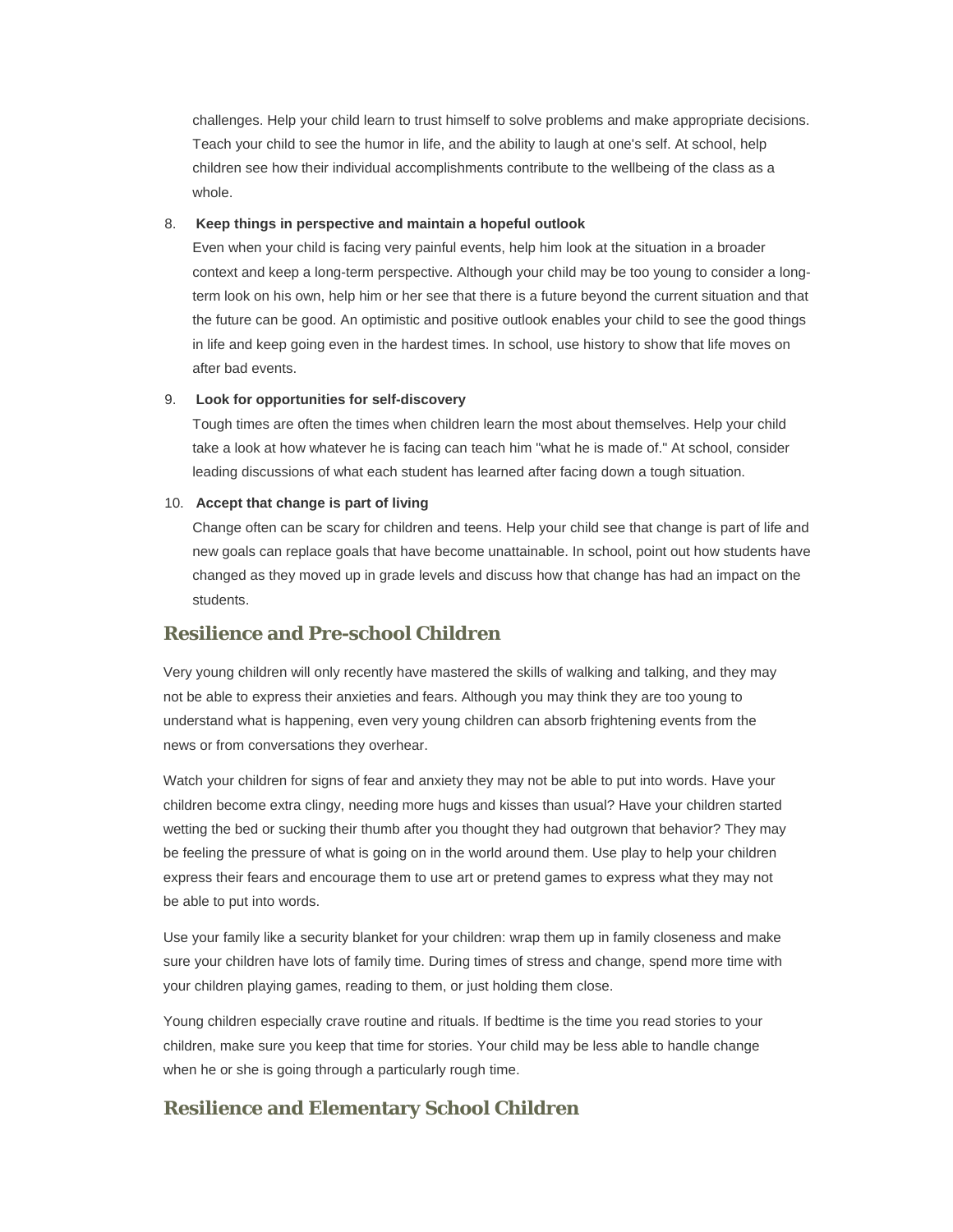Elementary school children may be starting to bump into the cliques and teasing that can occur as children begin to establish the "social order" of their schools. As they start to study subjects about the world outside of their homes, they look to teachers as well as to parents to make them feel safe and to help sort it all out.

Make sure your child has a place he or she feels safe, whether that is home or school (ideally, both would feel safe).

Talk to your children. When they have questions, answer them honestly but simply and with reassurance that includes black-and-white statements that leave no room for doubt, such as "I will always take care of you." Don't discount their fears when they bring them to you.

When there is a situation outside of the home that is frightening, limit the amount of news your children watch or listen to. You don't need to hide what's happening in the world from your children, but neither do they have to be exposed to constant stories that fuel their fears.

Realize that extra stresses may heighten normal daily stresses. Your children might normally be able to handle a failed test or teasing, but be understanding that they may respond with anger or bad behavior to stress that normally wouldn't rattle them. Reassure them that you just expect them to do their best.

# **Resilience and Middle School Children**

Even without larger traumas, middle school can be an especially difficult time for many children as they struggle to meet extra academic demands and avoid new social pitfalls. They look to teachers and friends as well as to parents to make them feel safe.

Reinforce empathy and help your child keep perspective. When your child is a victim of the shifting social alliances that form in middle school, help him or her understand that other children may be feeling just as lonely and confused, and help her see beyond the current situation - alliances that shift one way may shift back again the next week in middle school.

Talk with your child about your own feelings during times of extraordinary stress such as the death of a loved one. Your children probably are old enough to appreciate some gray areas in your own feelings, but you should leave no room for doubt when you talk about how you will do whatever it takes to keep them safe. If your family does not have a plan in place for emergencies, make one and share it with your child so he knows that there are decisive actions he can take in an emergency.

Enlist your children's help, whether it's a chore or an opinion about a family activity. Include your children in any volunteer activity you do. Make sure your children know how their actions contribute to the entire family's well-being. If your children know that they have roles to play, and that they can help, they will feel more in control and more confident.

# **Resilience and High Schoolers**

Although your teens may tower over you, they still are very young and can keenly feel the fear and uncertainty of both the normal stresses of being a teen, as well as events in the world around them.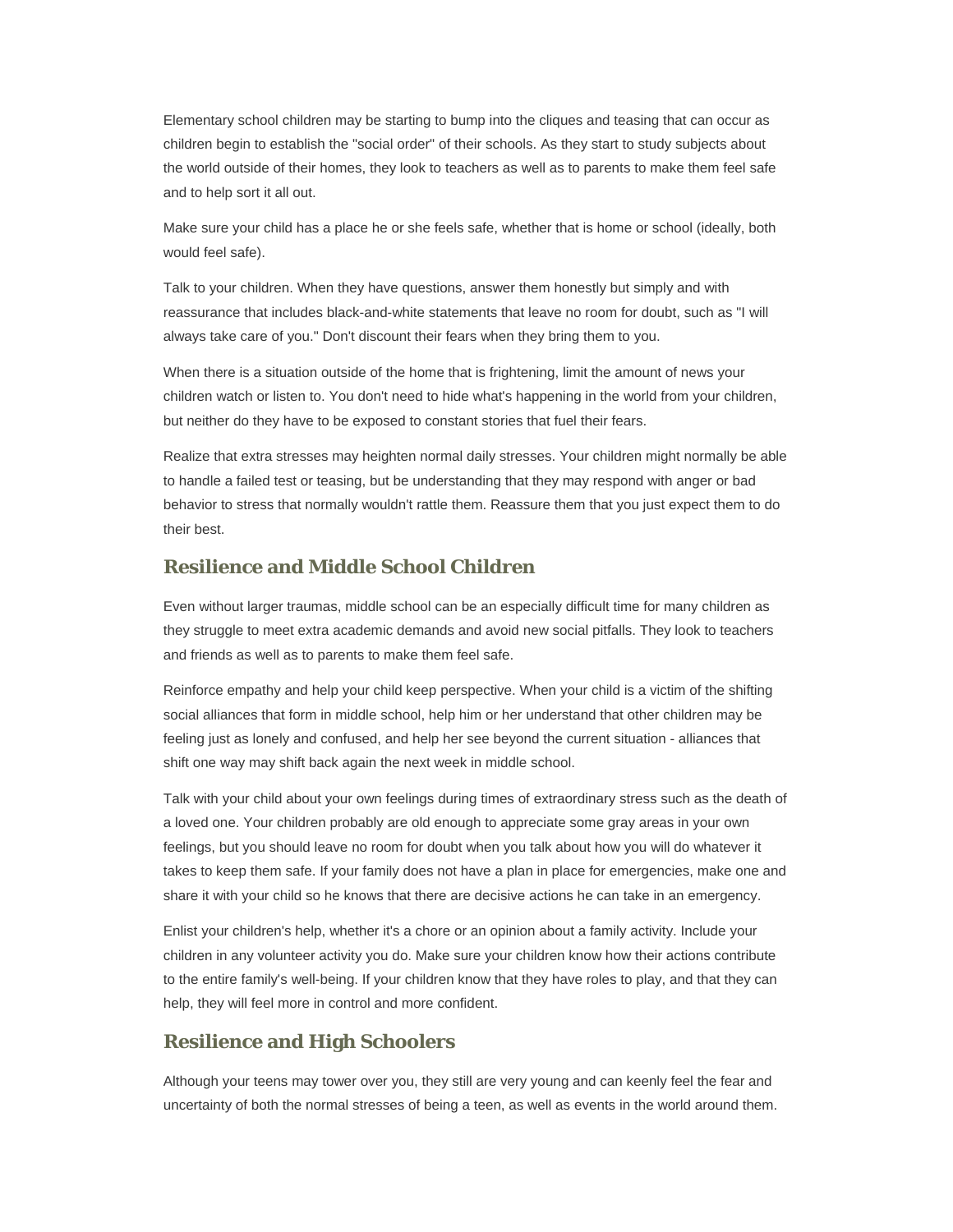Emotions may be volatile and close to the surface during the teen years and finding the best way to connect to your teen can be difficult.

Talk with your teens whenever you can, even if it seems they don't want to talk to you. Sometimes the best time to talk may be when you are in the car together; sometimes it may be when you are doing chores together, allowing your teens to focus on something else while they talk. When your teens have questions, answer them honestly but with reassurance. Ask them their opinion about what is happening and listen to their answers.

Make your home a safe place emotionally for your teens. In high school, taunting and bullying can intensify -- home should be a haven, especially as your teen encounters more freedoms and choices and looks to home to be a constant in his or her life. Your children may prefer to be with their friends rather than spend time with you, but be ready to provide lots of family time for them when they need it and set aside family time that includes their friends.

When stressful things are happening in the world at large, encourage your teen to take "news breaks," whether he or she is getting that news from the television, magazines or newspapers, or the Internet. Use the news as a catalyst for discussion. Teens may act like they feel immortal, but at bottom they still want to know that they will be all right and honest discussions of your fears and expectations can help your high schooler learn to express his own fears. If your teen struggles with words, encourage him or her to use journaling or art to express emotions.

Many teens are already feeling extreme highs and lows because of hormonal levels in their bodies; added stress or trauma can make these shifts seem more extreme. Be understanding but firm when teens respond to stress with angry or sullen behavior. Reassure them that you just expect them to do their best.

## **The Journey of Resilience**

Developing resilience is a personal journey and you should use your knowledge of your own children to guide them on their journey. An approach to building resilience that works for you or your child might not work for someone else. If your child seems stuck or overwhelmed and unable to use the tips listed above, you may want to consider talking to someone who can help, such as a psychologist or other mental health professional. Turning to someone for guidance may help your child strengthen resilience and persevere during times of stress or trauma. Information contained in this brochure should not be used as a substitute for professional health and mental health care or consultation. Individuals who believe they may need or benefit from care should consult a psychologist or other licensed health/mental health professional.

## **About This Guide**

### Acknowledgments:

The American Psychological Association Practice Directorate gratefully acknowledges the following contributors to this publication: